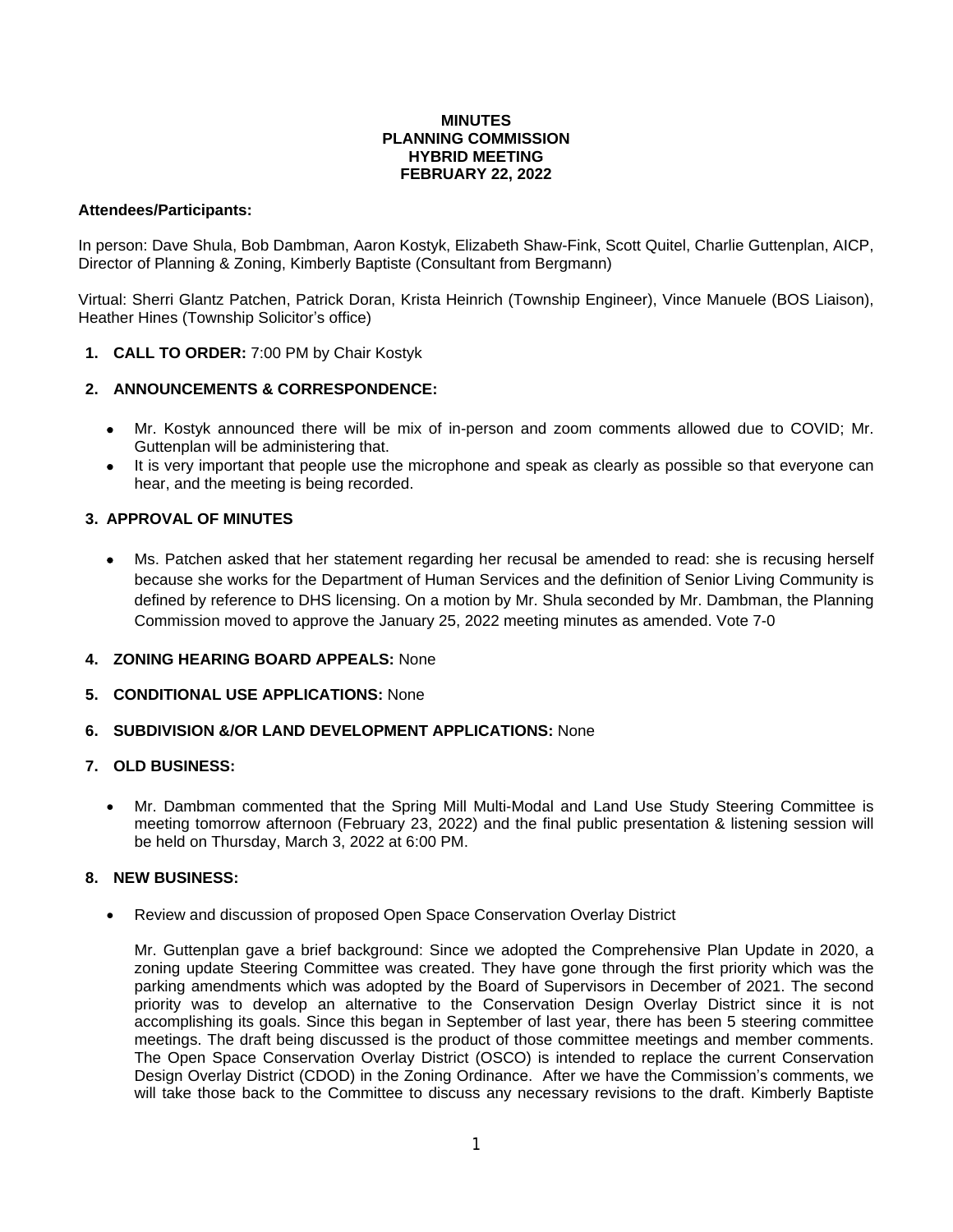with Bergmann who has been our consultant since the beginning of the comprehensive plan will present a PowerPoint explaining the proposed district.

Ms. Baptiste: As part of the comprehensive plan update it was recognized that the CDOD was not facilitating the major goals of the overlay and was difficult to utilize/interpret. The proposed OSCO seeks to achieve the following goals and objectives: Simplification of the regulations for ease of use, understanding and interpretation; Strengthening the protection of natural resources within the Township; Strengthening of the overlay requirements to provide functional open space areas that achieve the purpose of the overlay; and Balancing the protection of natural features while allowing for the practical development of (single family) residentially zoned lands within the Township.

Some specific provisions in the draft OSCO that are intended to improve on the deficiencies identified in the CDOD include: Legislative Intent: Expanded and revised this section to provide linkages to specific goals of the Comprehensive Plan Update; Applicability: The OSCO only applies to parcels 15 acres or larger (in A through AAAA-Residential Districts), ensuring the reasonable protection of natural resources balanced by use of property; Applicability: Strengthening of language to require interconnected open spaces and limit the breaking up of open space into smaller segments, promoting a comprehensive network of open spaces; Applicability: Added cross references to Chapters 105 (SALDO) and 55 (Tree Protection) to ensure that applicable regulations from those ordinances are applied; Site Capacity Calculations: Added several environmental constraints to list of natural resources (steep slopes 12-15%, riparian corridors, woodlands) which are netted out to determine available land area for development; Density: Added minimum lot size requirement of 0.25 acre to manage density; and Wording changes throughout to strengthen and reinforce the legislative intent.

Ms. Baptiste presented the "table of contents' and highlighted the changes between CDOD and OSCO through a PowerPoint presentation.

Legislative Intent is largely the same from the CDOD with some minor wording changes to strengthen the intent and language was added from the comprehensive plan focusing on mitigating effects of climate change.

Applicability: the same as the CDOD with regards to the four residential zoning districts, but now adding the 15 acre minimum.

Use Regulations: consistent with what is in the CDOD - no changes

Site Capacity Calculations: the overall framework is consistent with the CDOD. We tried to lay it out so it was simpler to follow as opposed to what is currently in the CDOD. We are essentially identifying an overall tract area; subtracting constrained lands; determining a buildable area; protecting amounts of open space; and then determining the maximum lot coverage.

Constrained Lands: this is where you are going to see more notable changes. This was the intent on focusing on protecting existing natural resources within the Township. The constrained lands that come out of the buildable area in the CDOD are listed on the blue box below; you can see the factors in parenthesis. In the OSCO they maintained floodways, floodplains, wetlands, and steep slopes over 15%. They also added steep slopes from 12-15%, riparian corridors and woodlands. (See below chart)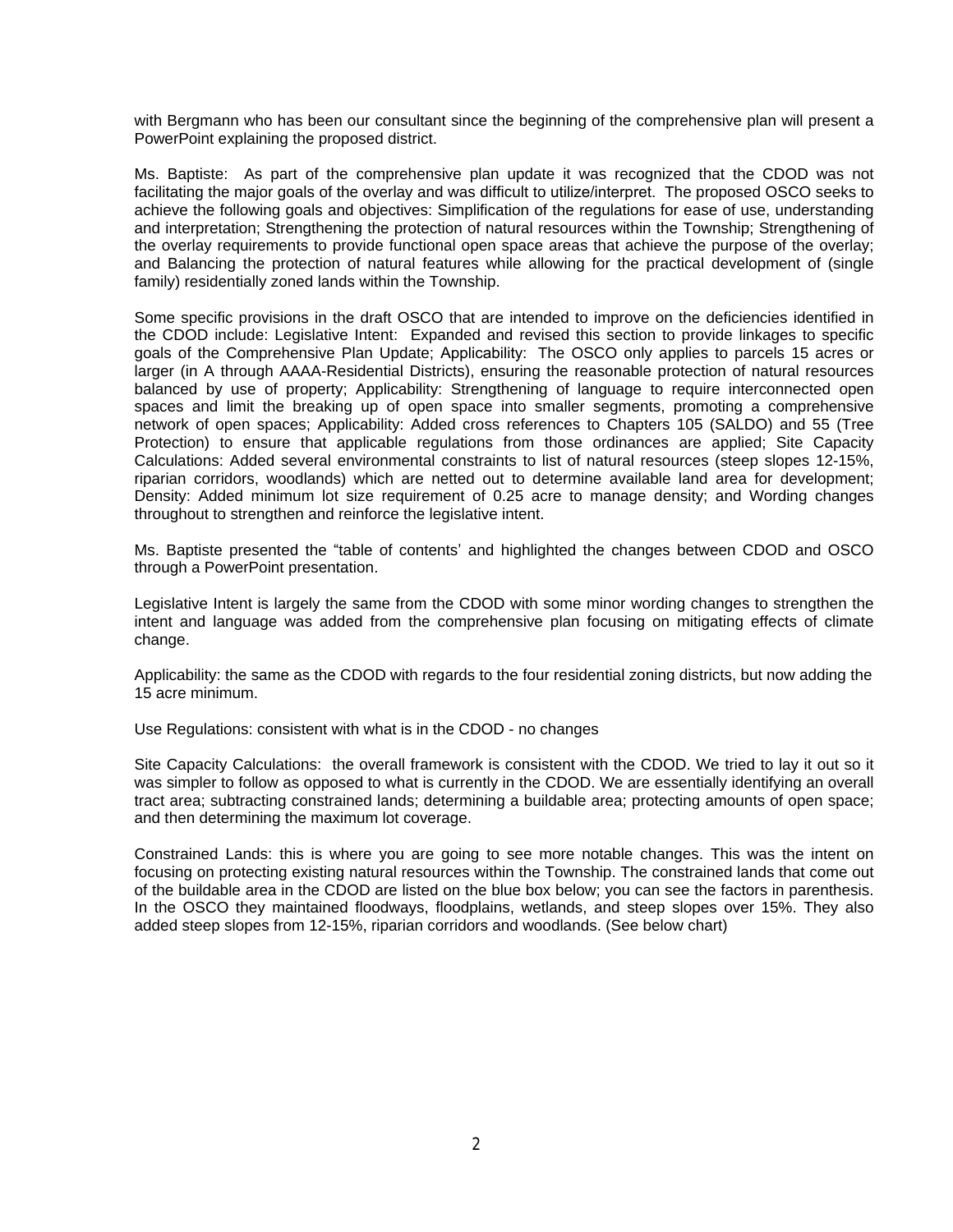# **Constrained Lands**

- 1. Floodways
- $2.$ Floodplains
- $\overline{3}$ Wetlands
- 4. Steep Slopes (12-15%) (multiplied by 0.5)
- 5. Steep Slopes (>15%)
- 6. **Riparian Corridors**
- 7. Woodlands (multiplied by 0.5)

# **CDOD**

- Floodways (100%)
- Floodplains (50%)
- Wetlands (95%)
- Steep Slopes  $>25\%$  (85%)
- Steep Slopes 15-25% (25%)

Maximum Lot Coverage: there are two different maximum lot coverages. One applicable to the A or AA District at 50% and one to the AAA or AAAA District at 40%.

Density: in no instance would there be more units allowed in the OSCO that was permitted in the underlying district. In some instances the number of units can be further reduced taking into account the minimum lot size.

General Design Considerations: there are minimum design standards. These are largely adopted from the existing CDOD, with minor wording modifications. Two new sections were added to the design considerations: one references cluster groups – the goal of creating, and regulating and insuring there are cluster groups is to preserve larger spots of open space. The other references scenic viewshed guidelines – while we can't quantify viewsheds as part of the constraint lands we wanted to make sure site plans are developed that takes into account viewsheds that exist from parcels within the Township and as parcels are developed to take into account and avoid those viewsheds to the extent practical.

Conservation Easements & Ownership / Maintenance of Common Open Space: largely the same as CDOD with minor modifications.

Ms. Baptiste walked through a couple of Illustrative Examples. A table was presented comparing CDOD and OSCO.

Example 1 Manor Road: AAAA Zoning District just over 26 acres in size Constrained land increases, impacts buildable area and # of dwelling units able to be constructed

Golf Course Example 2 Constrained land increases, impacts buildable area and # of dwelling units able to be constructed \*unit # reduced to comply with minimum lot size regulation of 0.25 acres

Planning Commission Comments/Concerns:

Was it their intent to have more buildable land for golf courses than before (Ms. Baptist acknowledged that this was not correct in the PowerPointand will make that change); it was asked if they found any examples from other Townships where this has been applied (Yes, they were looking for more of a cluster approach. This is much more personalized than other Townships); it was asked if anyone remembered the acreage of the Karabots development (40 acres? 50 acres?); asked about a site that might be 10 acres (the 15-acre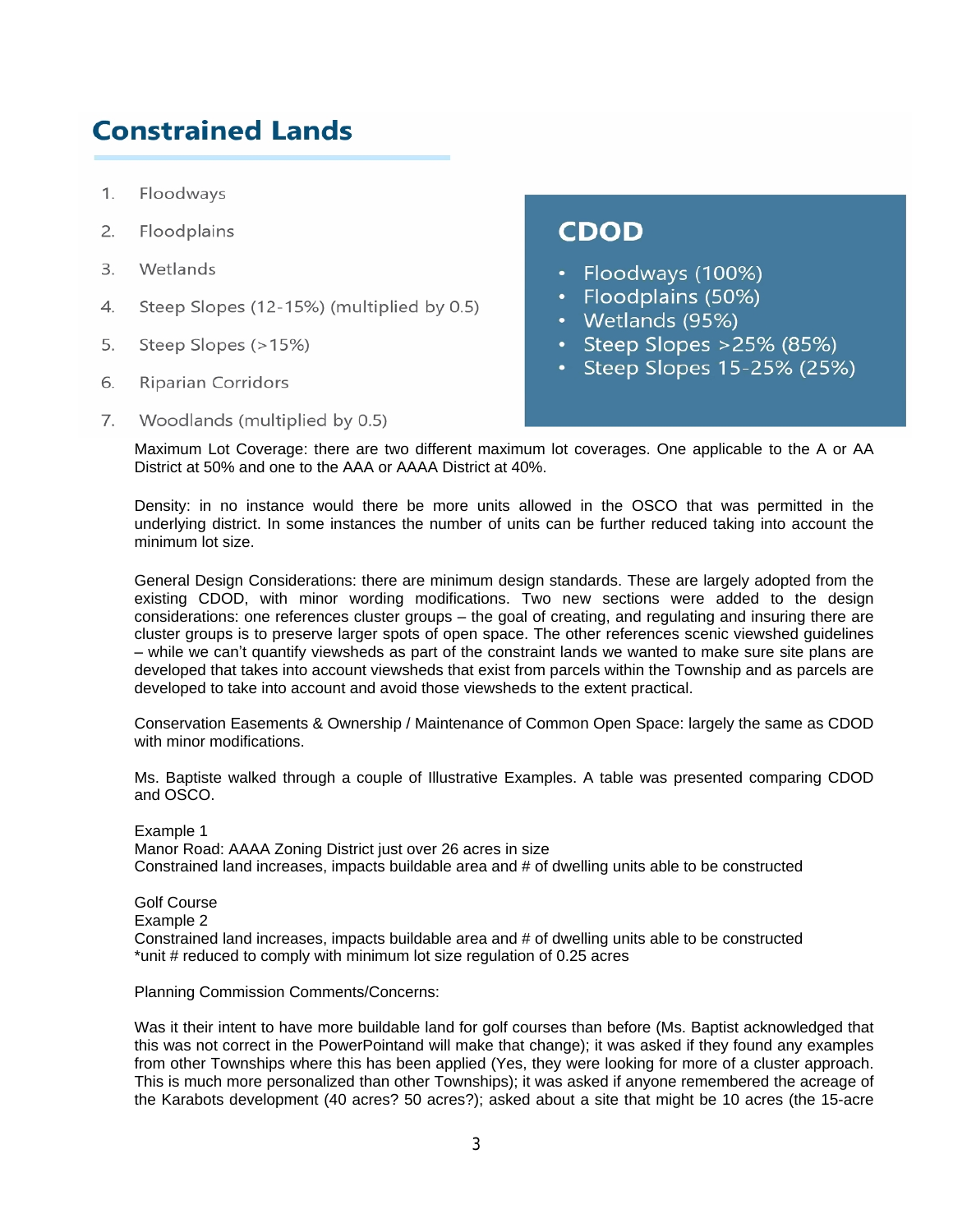minimum could be changed; Ms. Baptiste explained that we had looked at a 25-acre minimum at the committee level, which is considered best practices for cluster zoning, and reduced it down to 15); asked about the golf course slide and the area of the open space (golf course is allowed as open space, but only 50% of the required open space); asked if there was any consideration given to developers getting waivers to build on constrained lands (they would have to get variances like they would now); had questions about the existing and proposed use regulations and if the changes could be outlined (largely there are no changes, mostly language modifications. They added a reference to Ch 55, forestry- to read as reflected in an approved management plan. Under C, non-residential uses – changed #2 to just be arboreta); why is the accessory dwelling section addressed here and not elsewhere in the code, even Elder Cottages are not defined. It is allowed in this district, but is it allowed in other districts as well (it was acknowledged that it may make sense to put this with accessory uses); if floodplains include floodways in the constrained land calculation, why are they being separated (Ms. Heinrich: technically they could just call it floodplain inclusive of floodways. That would result in the same number); woodlands are being called constrained but meadows have as much value but if meadows are added what would be left; woodlands should be defined (referencing definition that Chapter 55 amendments will include; current definition proposal was shared through chat; only want terms defined in one place to avoid changes in one chapter that don't happen in another).

#### Public Comment:

Steve Kaufman: 644 Harts Ridge Road - He is a member of the group revising the chapter 55 ordinance. As the woodlands definition stands, it focuses on trees in excess of 6" caliper and an area in excess of 10,000 square feet. There is no mention of health or whether invasive. If we add meadow to constrained lands, nothing will be developed. There are also secondary protection areas, that the Planning Commission can discuss being protected. There are different layers where things can be done. Wants to support going down to 10 acres. He thinks Karabots Tract and Abolition Hall are tracts that could benefit. He is glad there will be an interactive process.

Jose Ramos: 7033 Sheaff Lane - in your example of the golf course you technically had 98 acres of open space and 46 acres of buildable land and you were going to build 196 homes/0.25 acre per home, this seems like an improvement for that area. Why couldn't you use the same formula for AAA and AAAA. He thinks they are diminishing the area; he thinks that should be increased, not decreased.

Ross Weiss on behalf of Reid Buerger (property owner) for 6101 Sheaff Lane, 86 Stenton Avenue and 91 Stenton Avenue - Learning that the existing ordinance was adopted in 2006, and looking at the constraints and there being more constraints, he wonders if this is now becoming a "taking". These constraints are significant and his client objects to these amendments. It seems a broad stroke to diminish the usable portion of the property. In the material that was circulated, in what he saw, the intent is to limit development. He did not hear anything about how the existing ordinance does not work. His client is asking that you do not recommend the constraints or at least prioritize them and not recommend them all. Last Thursday was the first time his client saw Mr. Guttenplan's memo, he was not aware of the steering committee meetings and the impact this will have on the Township, and its residents and the owners of the significant properties. More time and more light should be shone on this. And again, there is no example of where the existing ordinance does not work.

Bill Thompson: 7126 Sheaff Lane- lived there for 36 years and across the street before for 6 years. He has lived on Sheaff Lane for 42 years. It seems like the development that has been happening in those years has been fine and in keeping with the character. The Highlands is preserved as open space and you would think you want to continue that. You can't change what's going on now, but hopes this changes in the future. Zoning has done a great job, it's worked fine for 40 years, hopes they could take that into consideration when they draft this.

Edmond Shinn: 7032 Lafayette Avenue – he is in favor of a 5 acre option, under the CDOD that currently exists. There is a 1 house per 10 acres in the AAA District and under the OSCO there is no option for having larger lots, which is a nice option particularly in the Sheaff Lane Area. If you give them a 5 acre option, he thinks it would help. In order for a developer to build in this area certain things would have to be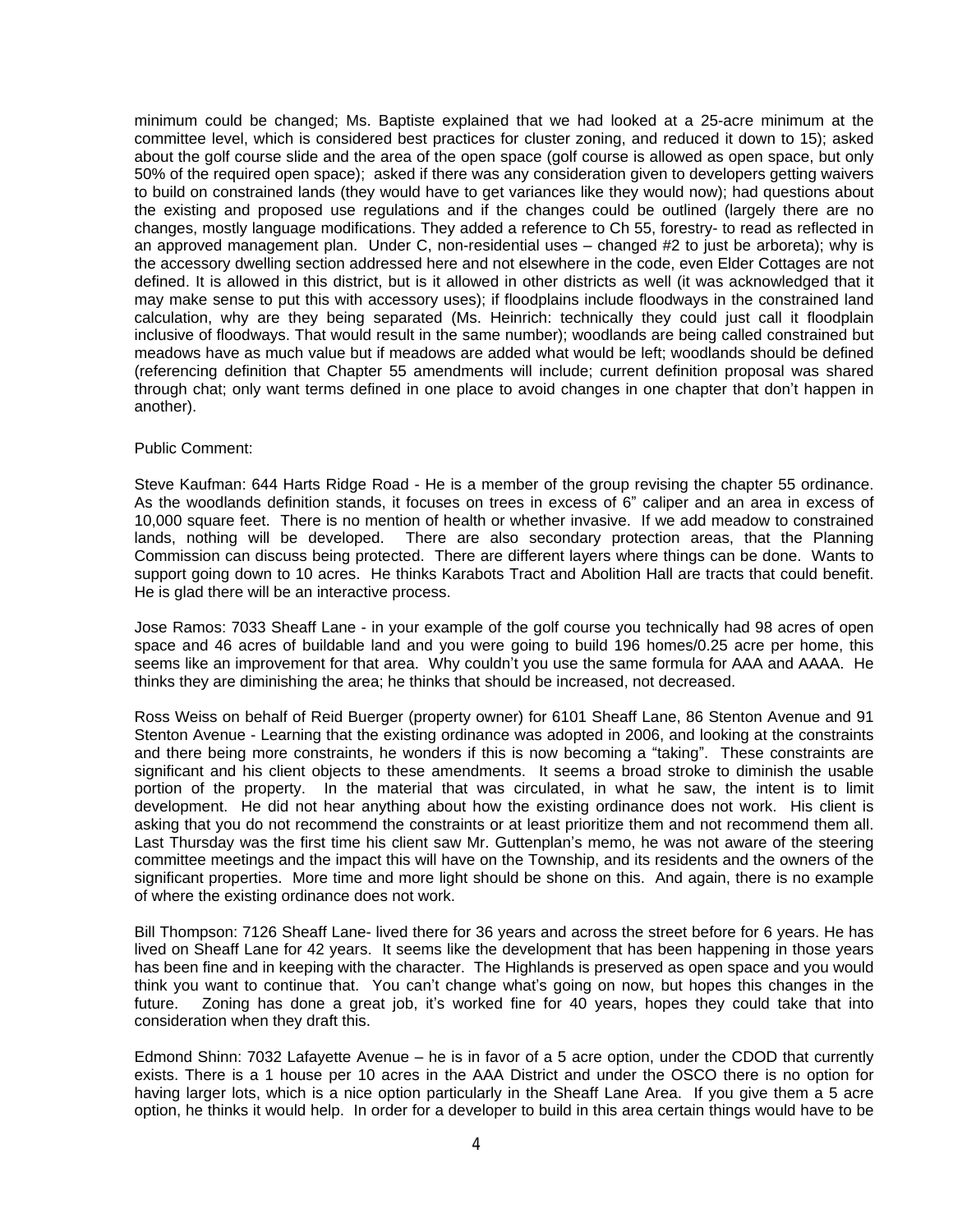conceived. Stormwater management, on-site septic etc. would help to facilitate development. It would help the project work for everyone affected by it. The OSCO triggers when you get over 5 houses but doesn't kick in until 10-15 acres which leaves an ambiguity that needs to be addressed. Once you get over 4 houses, what happens, he thinks that needs to be clarified. The Comprehensive Plan talks a lot about interconnectivity, the legislative intent of the OSCO talks about interconnectivity of open space but the OSCO doesn't talk about public access. Connecting the Township is a big undertaking. The OSCO should talk about public access not just resident access within the development so they maintain the connectivity that will add value to Whitemarsh. Page 6 section 116 talks about density, in subpart A uses buildable area: thinks that should be a defined term to be either buildable land area or buildable land so when doing calculations you are using defined language that is very specific which would help not only developers but also residents understand.

Christen Pionzio, from HRMM & L: on behalf of Sal Paone, Jr. and Bruce Goodman (property owners) for 7111 Sheaff Lane. The owners came to her in the fall of 2021 when property was purchased. Mr. Paone recognized there was one flaw in the ordinance that had to do with the open space being permitted on private lots. By right they could develop under the current ordinances 46 lots, minimum lot size 13,000 sf. but they didn't want to do that, they didn't think it would be a good fit for this property and the neighborhood. They asked her to draft an ordinance to reduce the density. They submitted a text amendment with a plan which permitted a density of 32 lots instead of 46 and instead of a 13,000 sf. lot they have a lot average of 29,000 sf. They presented this to the Township and then found out the steering committee was working on this draft. There are many issues with current ordinance. It doesn't function as an overlay district. Once you get over 5 acres, it says you SHALL develop according to this ordinance. (Ed. Note: Though Ms. Pionzio stated 5 acres, not certain is she meant 5 houses or 15 acres.) The amount of land that is set aside for their property that cannot be developed is 74%. This ordinance is not protecting the constrained lands, they are already protected. There is criminal prosecution for violating anything in chapter 55. The Townships tree replacement is per caliper inch for any tree you take down. You have to do a tree survey of every tree on the property and whether it is staying or going. Tree Survey is prohibitively expensive. Tree protection is taken care of already in your ordinance. Riparian and steep slopes are already protected. This ordinance does a calculation. It is a mathematical calculation to reduce density. There is another calculation where you have to have a 150 feet buffer along parkland, that is another taking. Now they have further reduced the ability to develop the property. The other thing is that you can have 0.25 acre lots now; you will have tiny lots and tiny homes that don't fit along Sheaff Lane. There are other over-reaching aspects of the ordinance. There are undefined terms like cluster groups, primary and secondary areas and parts of the ordinance are subjective. They would like time to sit with staff and the consultants to review.

John Peruto: 7003 Dorsam Way – he is the President of the HOA. They are right next door and don't know what's going on and doesn't know anything about the development that is coming. Now were going to be living next to "cluster homes". He doesn't like it nor do his neighbors. They would like an opportunity to be heard. They were not contacted and asked how they can be informed.

Andrew Rooke: 7029 Sheaff Lane – He agrees with the gentleman, I never heard anything about it either. So he would like the opportunity to hear more about it.

Sal Paone: Ms. Pionzio expressed many of our thoughts. He did develop two projects under CDOD and there were some issues. The open space ownership and configuration on lots being a main one. They certainly support the need to preserve open space, but this is far reaching when you have constrained lands. He is looking for a balance between preserving open space using SALDO to preserve the constrained lands and leave some flexibility to have lots and homes on those lots that can compliment the other homes in the area. If it goes down this route, we will pursue our by-right plan that is filed.

Lisa Ramos: 7033 Sheaff Lane – lived there for 22 years, right next to Highlands. She loved what Mr. Quitel was saying about keeping natural meadows. She totally agrees with preserving as much of the natural environment. Mr. Paone and Mr. Goodman showed them the 32 house plan, which we didn't like. The neighbors were very upset about the proposal. They were told by-right they can put 46 homes, like a threat. You don't like what we're proposing, we'll put in what we can do. She sees the Township's desire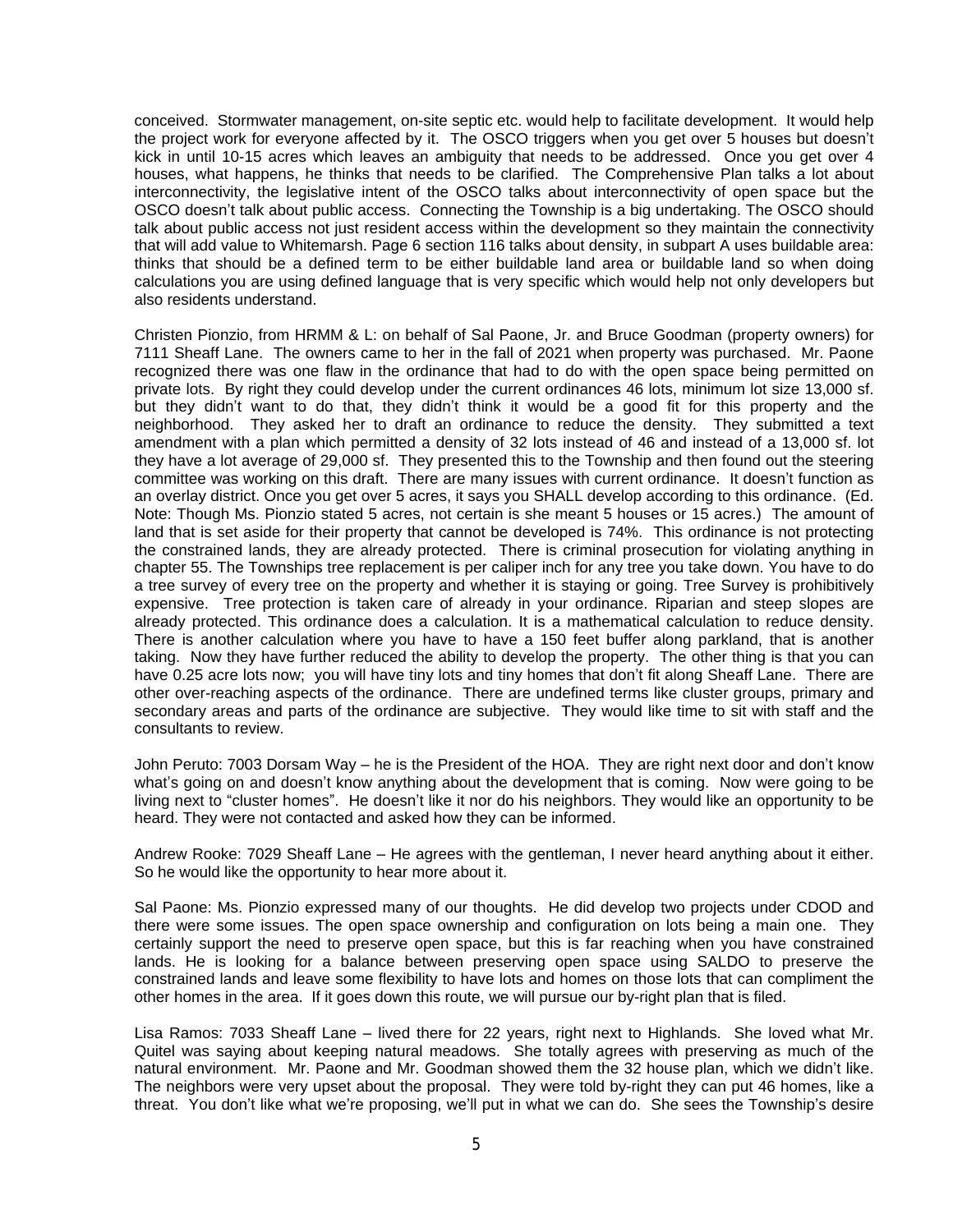because we just had the Highlands dedicated. She would prefer bigger lot sizes; 0.25 acre lots are too small. We've lost a lot of trees during the tornado. Sheaff Lane is a small 2 lane street, if he builds 46 homes, there will be 100 cars coming out of there. Neighbors are asking her what's going on? They wanted to live here because of the beauty of the area and the lot sizes. She is so grateful to the Township for purchasing the Highlands. Hope you really think about the conservation part of this.

Jim Scully: 7004 Dorsam Way - not very good illustration but best he can think of is at Rte. 73 and Butler Pike, there are horse stalls and 120 acres of pastures on the right side, on left side nice homes. He thinks that is a contradiction. Along those lines, open space preservation also includes open space around a home. The area where the homes are, there should be open space. You got a situation whereby you've got the open space and you plop down 26 homes in a racetrack pattern. There is a major contradiction on what is trying to be achieved by the Township. The lady who donated 120 acres to the Wissahickon Watershed Association, would turn over in her grave if she saw what is being considered. Respectfully, he thinks the Township is trying really hard to do a great job but thinks there is major contradiction here.

Liz Goldman: 7000 Sheaff Lane - lived here for 17 years, she was also not contacted by Sal Paone or his people. She just found out about this meeting at 6:45 pm. Lives at the corner of Sheaff Lane & 73. She sees the traffic patterns. She has a birds eye view of the congestion at the corners of Sheaff Lane & 73. It is already bad with commute times. Someone should contact the police and see how many accidents happen at this intersection. If there is going to be this kind of development and the extra congestion with cars and traffic, she doesn't know how she will be able to get out of her house. This is going to become a nightmare not only for the beauty and lack of preservation of Sheaff Lane but it will be a traffic mess.

Planning Commission clarified that there no specific project on the agenda tonight, we are here to discuss updates to the land use code that could impact land and development.

Deb Shreero: 6015 Cannon Hill Road – she would like to applaud the inclusion of the Riparian Corridor and the wetlands into the constrained lands calculation. The Wissahickon Creek is currently not meeting its TMDL standards for pollutants. So adding those into the regulations is a good idea. Is there a way that we can modify the regulations to limit earth disturbance, specifically in the open space areas? Is there a way that we could strengthen not disturbing open space in this part of the regulation? Ball fields & golf courses: she doesn't always look at these as open space, they don't provide habitat or food sources to animals or insects. They use herbicides and pesticides and none of those things are going to help the environment. Also, limit access to riparian corridors on those uses.

Gail Farmer, Executive Director of the Wissahickon Trails - Willow Lake preserve is in Whitemarsh Township, they have been protecting open space since 1957. They have protected 1,300 acres in that time and they have 13 nature preserves, 12 miles of trails open to the public. She thanked Whitemarsh Township for having the original CDOD, and taking time to consider protecting open space. They would be happy to have conversations with staff and will be interested continuing to hear how the overlay evolves in the coming weeks.

Raymond Hyer: 7131 Sheaff Lane – Thanked the committee for looking out for the open space of the Township. His comment is referenced to the minimum lot size of ¼ acre, would like the committee to reconsider that reference. He believes it needs to be much more significant to meet what already exists with all the other homes in the area.

Sydelle Zove: Harts Ridge Road – it is her understanding that one of the priorities is to preserve open space that is not fragmented. A fragmented landscape does not support wildlife, it does not achieve one of the priorities of this effort. So, clustering the homes on modest lots allows for the concentration of contiguous open space which supports the objective of this effort.

Edmond Shinn- when the OSCO goes back for rework, would it be productive to consider recommending a working session where people can come and talk through this so the next time it is before the Planning Commission, it is a little more ironed out?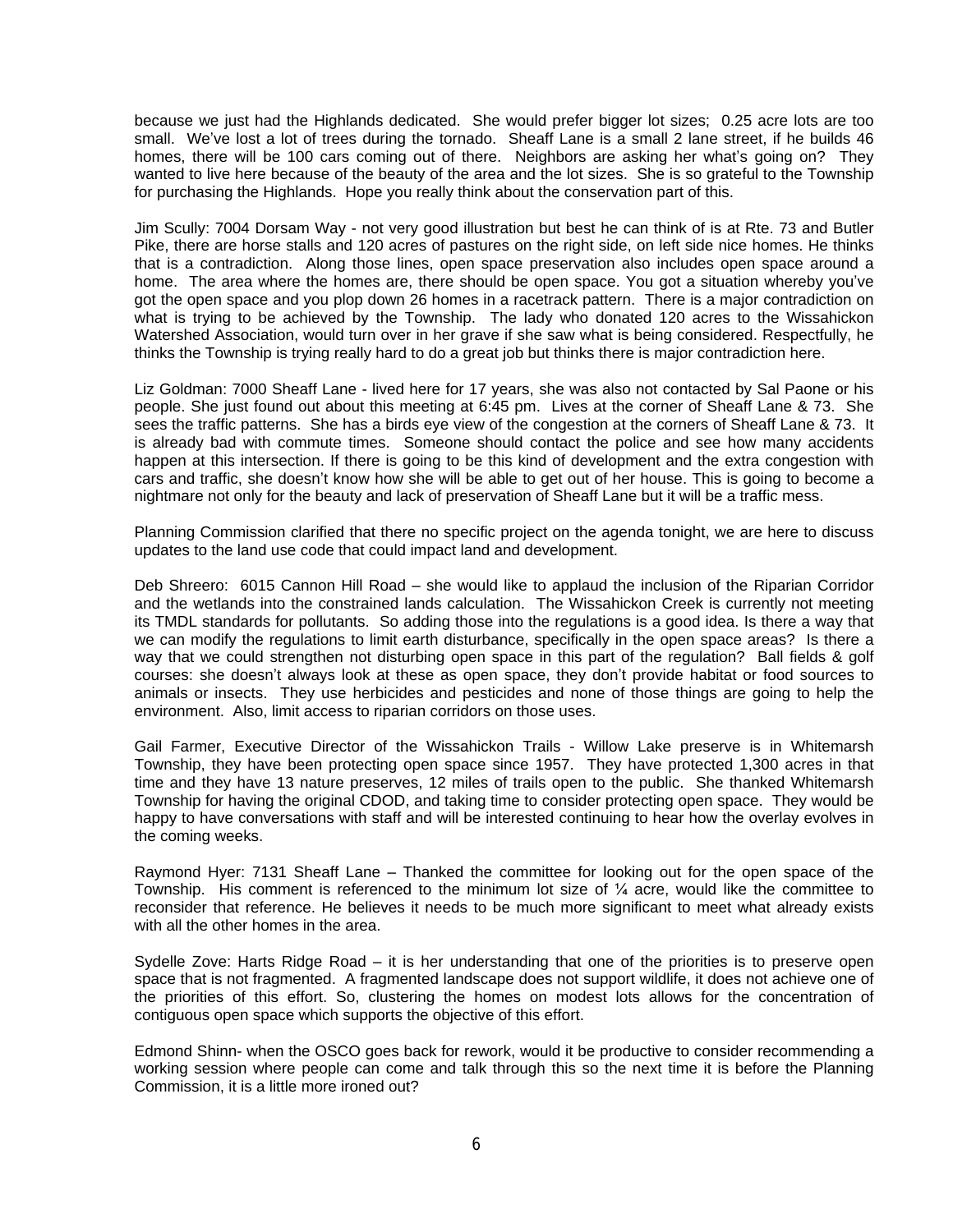Mr. Kostyk: moving forward from this point, where does it go from here for incorporation of the comments and consideration of the comments made

Mr. Guttenplan: we've been taking notes and will discuss this at the next committee meeting and decide where to go. We've heard all the questions and comments and they will be considered. This process was not started or aimed at any specific development. This came through the comprehensive plan update and issues raised at that time.

Mr. Quitel: recommend that we do come back as a next step, this should be the start of a dialogue. Everybody has a different context. Gail Farmer - 1300 acres, that's probably like 20 miles of trails. Philadelphia used eminent domain.

Mr. Doran: He is on the steering committee. We seem to have zoomed into a very specific area with large homes. We've conflated the Paone project with this Townshipwide proposal. We've talked almost exclusively about this one specific area, the committee has been thinking globally. The climate change effects on this region are profound and will only get more profound and they are coming fast and furious. He recommends for the folks to provide their comments in written format, and they will work with Ms. Baptiste in a next draft.

Mr. Dambman: he appreciates everyone's comments. Mr. Shinn talked about the common open space. Page 8, first paragraph, interconnective networks and common open space. What's the vision for that?

Ms. Baptiste: it is the kind of open space that's required, instead of being slices. Also, for Connectivity to open space on adjacent sites.

Ms. Glantz Patchen: what struck her was agricultural and horticultural uses including livestock. It seems different than some of the other open space uses. She interprets it as in the 50% of the buildable area that has to be open space, these are things that can be done in the open space.

Ms. Baptiste: That is correct, she was referring to the top of page 8, but her assessment of use regulations is correct on page 3.

Mr. Doran: what is the suggestion, that it shouldn't be a permitted use?

Ms. Glantz Patchen: it allows for active use that includes livestock; are the residents able to enjoy the open space since there are horses on it. This is existing language.

Mr. Quitel: I agree that livestock area is not. It's beneficial to the farmers. How everything is worded, the idea is it's habitat that we care about. They shouldn't be regarded as healthy open space.

Ms. Baptiste: this is on top of the constrained lands. This is additional space that could also be this other range of uses.

Mr. Doran: pointed out commercial agriculture is excluded.

Mr. Kostyk: Thanked everyone this evening who attended and provided public comment. This is the first step towards a rewrite; comments will be considered, edits will be made and then they will have another look at it to see what can be incorporated and then there will be another presentation

### **9. PLANNING COMMISSION MEMBERS COMMENTS:**

 Mr. Shula commented on the difficulty on hearing people tonight and looks forward to going to in-person meetings. Mr. Kostyk commented his concern is there are still members of the public who don't feel comfortable attending in person and would like to leave the option open, but he thinks they are coming up on a time where it's time to go back to the way it was.

# **10. PUBLIC COMMENT FOR NON AGENDA ITEMS:** None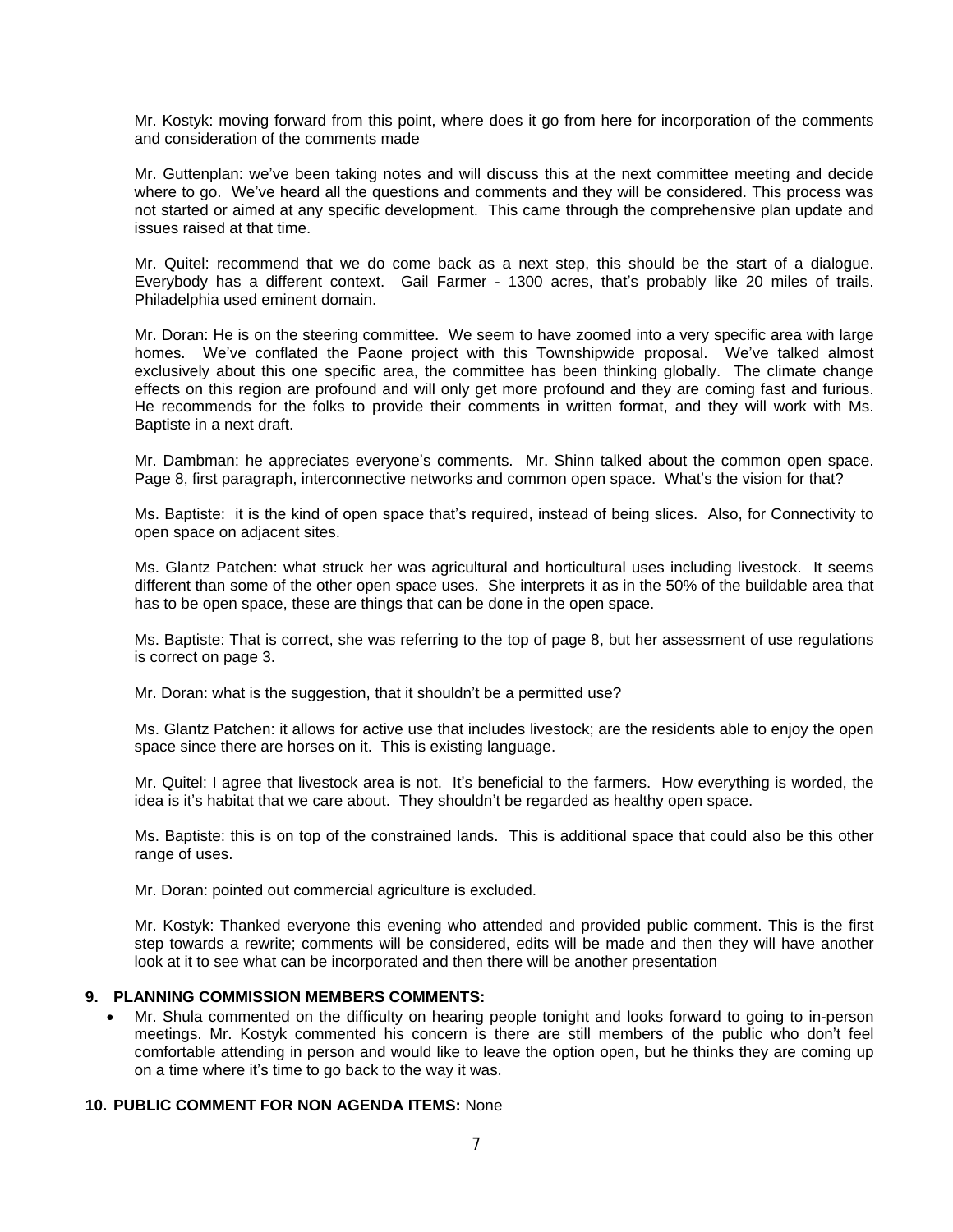# **11. ADJOURNMENT**

On a motion made by Mr. Dambman; seconded by Mr. Shula, the meeting was adjourned at 9:16 PM.

Respectfully submitted,

\_\_\_\_\_\_\_\_\_\_\_\_\_\_\_\_\_\_\_\_\_\_\_\_\_\_\_\_\_\_\_\_\_\_\_\_\_\_\_\_\_\_\_\_\_\_\_\_\_ Charles L. Guttenplan, AICP, Director of Planning & Zoning

The Planning Commission is appointed as an advisory group to the Board of Supervisors and the Zoning Hearing Board with respect to comprehensive land use planning, existing land use, and various land use and zoning applications in Whitemarsh Township. No formal decisions are rendered by the Planning Commission. Formal decisions are rendered by the Board of Supervisors or Zoning Hearing Board, as prescribed by law, based on the type of application.